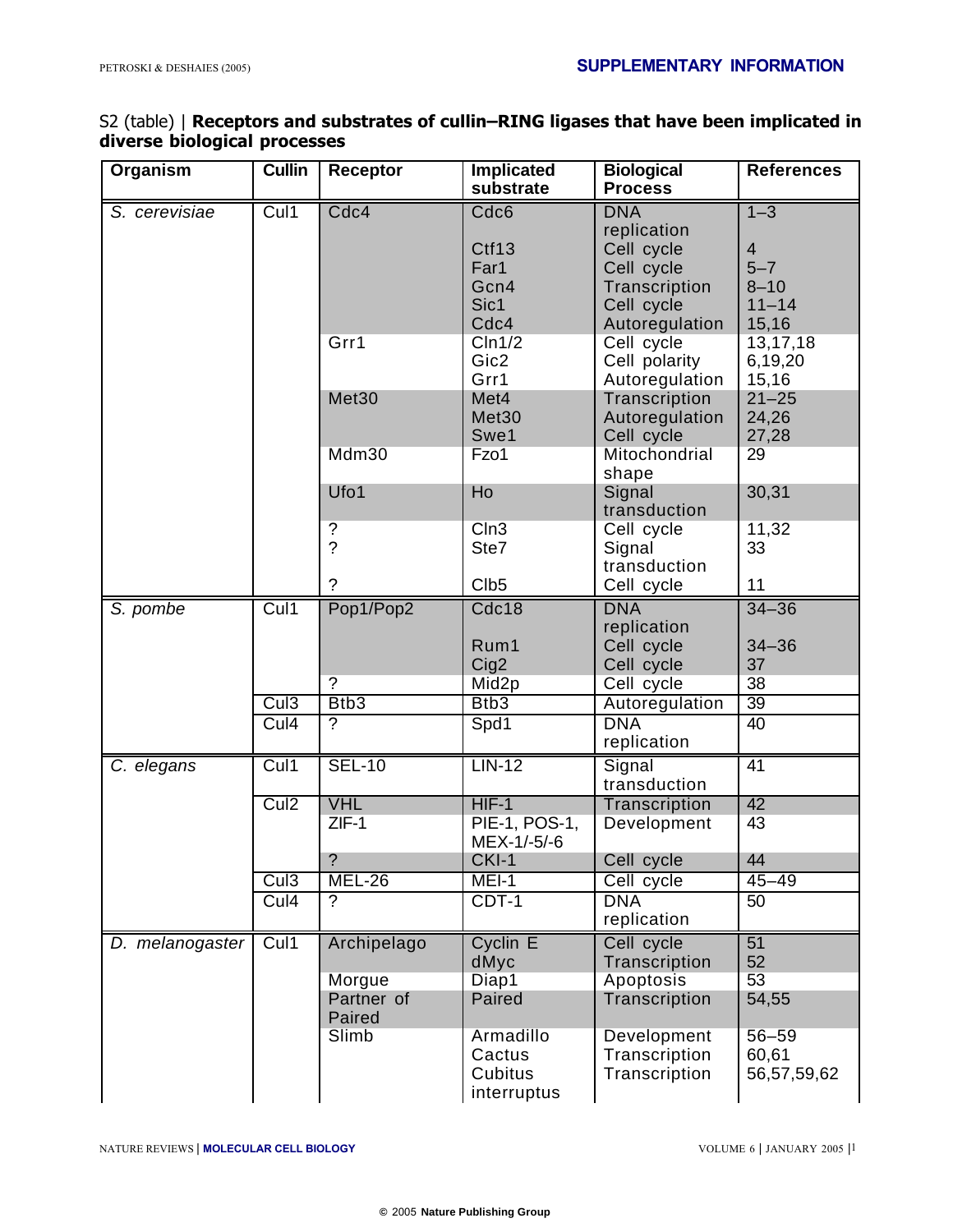|                            |      |                                            | Dorsal<br>E <sub>2F</sub><br>Period                | Transcription<br><b>DNA</b><br>replication<br>Circadian-<br>clock | 60<br>63<br>64,65                   |
|----------------------------|------|--------------------------------------------|----------------------------------------------------|-------------------------------------------------------------------|-------------------------------------|
|                            |      |                                            | Relish<br><b>Timeless</b>                          | regulation<br>Transcription<br>Circadian-<br>clock<br>regulation  | 66<br>65                            |
|                            | Cul4 | $\overline{?}$                             | Cdt1                                               | <b>DNA</b><br>replication                                         | 67                                  |
| X. laevis                  | Cul1 | $\beta$ -TrCP                              | $\beta$ -catenin<br>Xom                            | Development<br>Development                                        | $68 - 71$<br>72                     |
|                            |      | Tome-1<br>?                                | Wee1<br>Xic1                                       | Cell cycle<br>Cell cycle                                          | 73,74<br>$75 - 77$                  |
| A. thaliana                | Cul1 | CO <sub>I1</sub>                           | RPD <sub>3b</sub><br>Rubisco<br>(small<br>subunit) | Transcription<br>Photorespiratio<br>$\mathsf{n}$                  | 78<br>78                            |
|                            |      | EBF1/EBF2                                  | EIN <sub>3</sub>                                   | Transcription                                                     | $79 - 81$                           |
|                            |      | SLF-S2                                     | <b>S-RNases</b>                                    | Signal<br>transduction                                            | 82                                  |
|                            |      | SLY1                                       | <b>RGA</b>                                         | Signal<br>transduction                                            | 83,84                               |
|                            |      | SKP <sub>2</sub>                           | E <sub>2Fc</sub>                                   | Transcription                                                     | 85                                  |
|                            |      | TLP9                                       | ?                                                  | Signal<br>transduction                                            | 86                                  |
|                            |      | TIR1                                       | <b>AUX/IAA</b><br>proteins                         | Transcription                                                     | $87 - 89$                           |
|                            |      | <b>UFO</b>                                 | <b>AGAMOUS</b>                                     | Development                                                       | 90                                  |
|                            |      | <b>ZTL</b>                                 | TOC <sub>1</sub>                                   | Circadian-<br>clock<br>regulation                                 | 91                                  |
|                            | Cul3 | ETO <sub>1</sub>                           | ACS5                                               | Signal<br>transduction                                            | $\overline{92}$                     |
| H. sapiens/<br>M. musculus | Cul1 | $\sqrt{\beta}$ -TrCP1 and 2<br>(FBW1, HOS) | ATF4                                               | Transcription                                                     | 93,94                               |
|                            |      |                                            | $\beta$ -catenin                                   | Signal<br>transduction                                            | 58,95-98                            |
|                            |      | + HIV: Vpu                                 | CDC25a<br>CD <sub>4</sub>                          | Cell cycle<br>Viral<br>modulation                                 | 99,100<br>101                       |
|                            |      |                                            | EMI1<br>$\mathsf{I}\kappa\mathsf{B}\alpha$         | Cell cycle<br>Transcription                                       | 102,103<br>60,95,98,<br>$104 - 111$ |
|                            |      |                                            | NF κB1/p105,<br>NF κB2/p100                        | Transcription                                                     | $112 - 118$                         |
|                            |      |                                            | Prolactin<br>receptor                              | Signal<br>transduction                                            | 119                                 |
|                            |      |                                            | SMAD3/4                                            | Signal<br>transduction                                            | 120,121                             |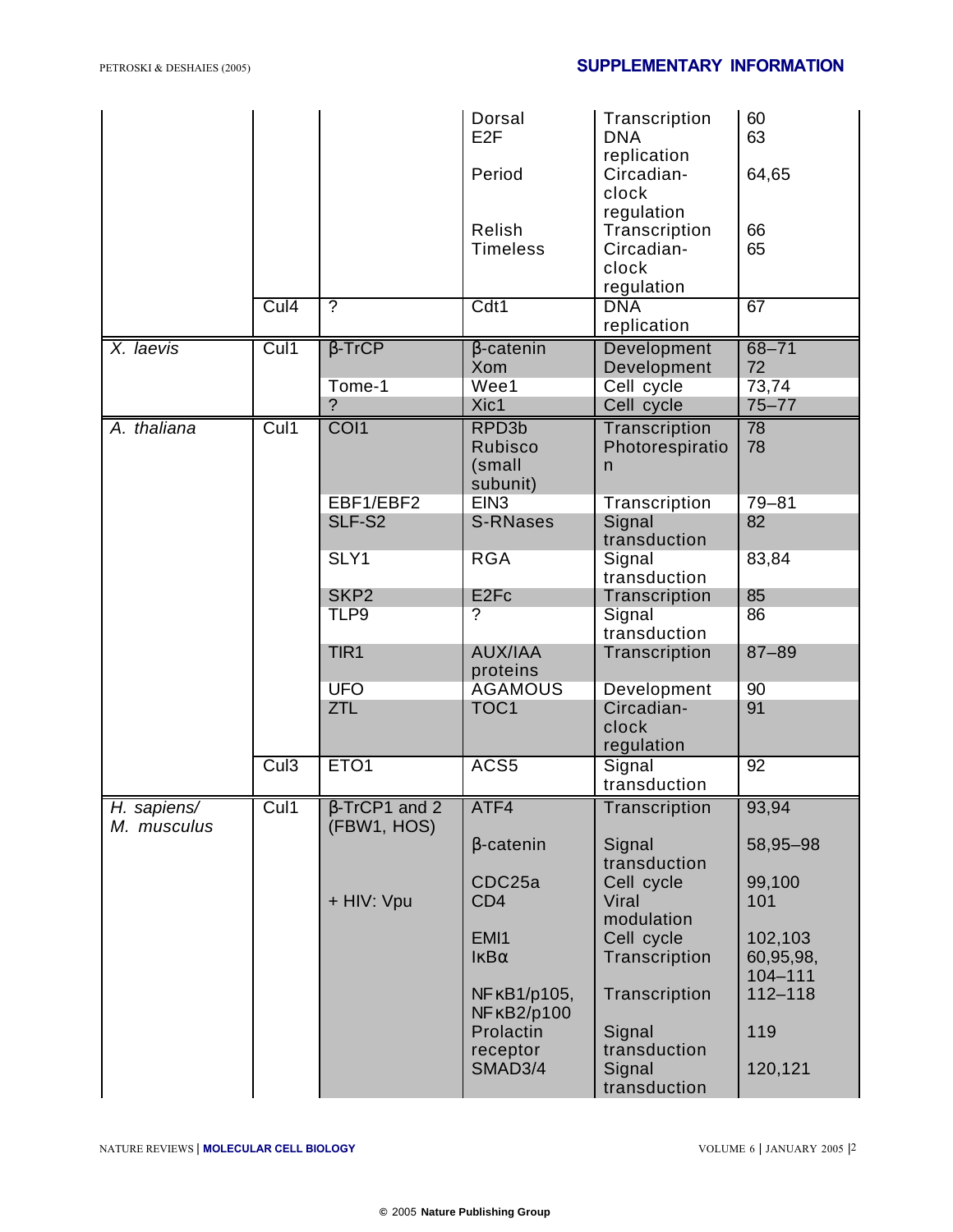|                            |                                 | Type-I<br>interferon<br>receptor<br>(IFNAR1)                   | Signal<br>transduction                                                        | 122                                 |
|----------------------------|---------------------------------|----------------------------------------------------------------|-------------------------------------------------------------------------------|-------------------------------------|
|                            | CDC4 (FBW7,                     | WEE <sub>1</sub><br>Cyclin E                                   | Cell cycle<br>Cell cycle                                                      | 123<br>124,125                      |
|                            | <b>SEL10)</b>                   | Jun<br>Myc<br>Notch1/4<br>Presenilin-1                         | Transcription<br>Transcription<br>Signal<br>transduction<br>Regulation        | 126<br>127,128<br>129,130<br>131    |
|                            | FBS1 (FBX2,                     | Glycoprotein                                                   | Protein quality                                                               | 132                                 |
|                            | <b>NFB42)</b>                   | S<br><b>Herpes</b><br>simplex virus<br>type 1: UL9             | control<br>Viral<br>modulation                                                | 133                                 |
|                            | FBS <sub>2</sub>                | N-glycans                                                      | Protein quality<br>control                                                    | 134                                 |
|                            | FBX4                            | $\alpha$ B-crystallin                                          | Heat-shock<br>protein                                                         | 135                                 |
|                            | SKP <sub>2</sub><br>+ Cyclin T1 | <b>B-MYB</b><br>CDK9<br>CDT <sub>1</sub>                       | Transcription<br>Transcription<br>Cell cycle                                  | 136<br>137,138<br>50,67,<br>139-141 |
|                            |                                 | Cyclin D<br>Cyclin E<br>Papilloma<br>virus: E7                 | Cell cycle<br>Cell cycle<br>Viral<br>modulation                               | 142-144<br>145,146<br>147           |
|                            |                                 | E <sub>2</sub> A<br>E2F1<br>Myc<br>ORC1                        | Development<br>Transcription<br>Transcription<br><b>DNA</b><br>replication    | 148<br>149<br>150<br>151            |
|                            |                                 | p57                                                            | Cell cycle                                                                    | 152                                 |
|                            | +CKS1<br>+CKS1                  | p130<br>p21                                                    | Cell cycle<br>Cell cycle                                                      | 153,154<br>142, 144, 155,           |
|                            | +CKS1                           | p27                                                            | Cell cycle                                                                    | 156<br>142,145,<br>157-160          |
| $\overline{\mathrm{Cul2}}$ | <b>SOCS1/3</b>                  | <b>IRS1/2</b>                                                  | Signal<br>transduction                                                        | 161                                 |
|                            | SOCS1                           | TEL-JAK2<br><b>VAV</b>                                         | Cell cycle<br>Signal<br>transduction                                          | 162,163<br>164                      |
|                            | <b>VHL</b>                      | HIF1 $\alpha$ , HIF2 $\alpha$<br>RPB7<br>RPB1<br><b>VDU1/2</b> | Transcription<br>Transcription<br>Transcription<br>Protein quality<br>control | 165-175<br>176<br>177<br>178,179    |
|                            |                                 | hnRNP A2<br>$PKC\lambda$                                       | Transcription<br>Signal<br>transduction                                       | 180<br>181                          |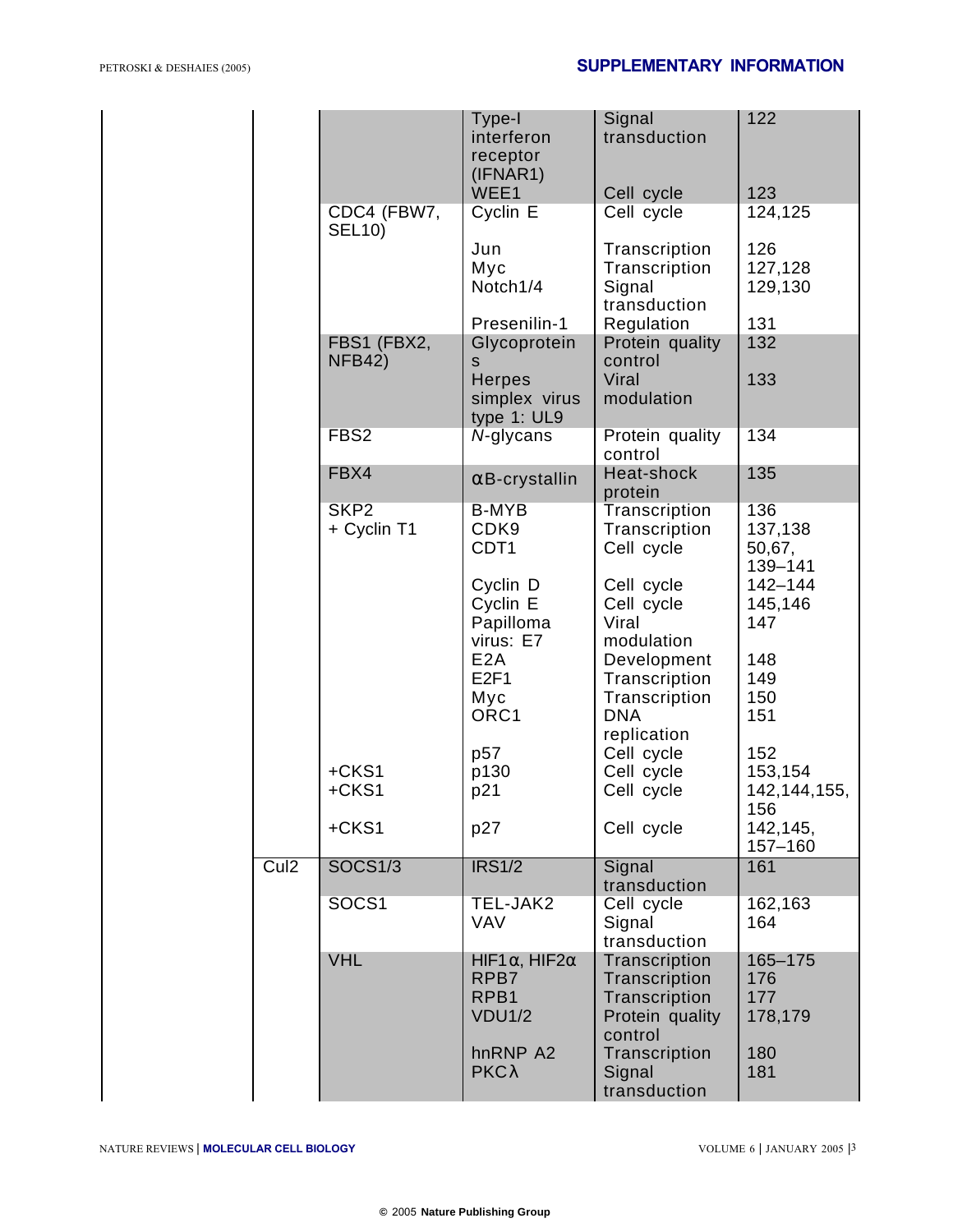|  |                  |                                   | STRA13           | Transcription             | 182     |
|--|------------------|-----------------------------------|------------------|---------------------------|---------|
|  | Cul3             | RhoBTB2                           | RhoBTB2          | Cell cycle                | 183     |
|  |                  |                                   | TOP <sub>1</sub> | <b>DNA</b><br>replication | 184     |
|  |                  | KEAP1                             | NRF <sub>2</sub> | Transcription             | 185,186 |
|  | Cul4             | DET1/COP1                         | Jun              | Transcription             | 187     |
|  |                  | Paramyxovirus<br>: V proteins     | <b>STAT1/2</b>   | Viral<br>modulation       | 188     |
|  |                  |                                   | CDT <sub>1</sub> | <b>DNA</b><br>replication | 67      |
|  | Cul <sub>5</sub> | Adenovirus:<br>E1B-55K,<br>E4ORF6 | p53              | Viral<br>modulation       | 189     |
|  |                  | HIV: Vif                          | APOBEC3G         | Viral<br>modulation       | 190     |

- 1. Sanchez, M., Calzada, A. & Bueno, A. The Cdc6 protein is ubiquitinated in vivo for proteolysis in Saccharomyces cerevisiae. J. Biol. Chem. **274**, 9092–9097 (1999).
- 2. Drury, L. S., Perkins, G. & Diffley, J. F. The Cdc4/34/53 pathway targets Cdc6p for proteolysis in budding yeast. EMBO J. **16**, 5966–5976 (1997).
- 3. Elsasser, S., Chi, Y., Yang, P. & Campbell, J. L. Phosphorylation controls timing of Cdc6p destruction: a biochemical analysis. Mol. Biol. Cell **10**, 3263–3277 (1999).
- 4. Kaplan, K. B., Hyman, A. A. & Sorger, P. K. Regulating the yeast kinetochore by ubiquitindependent degradation and Skp1p-mediated phosphorylation. Cell **91**, 491–500 (1997).
- 5. Blondel, M. et al. Nuclear-specific degradation of Far1 is controlled by the localization of the F-box protein Cdc4. EMBO J. **19**, 6085–6097 (2000).
- 6. Blondel, M., Galan, J. M. & Peter, M. Isolation and characterization of HRT1 using a genetic screen for mutants unable to degrade Gic2p in Saccharomyces cerevisiae. Genetics **155**, 1033–1044 (2000).
- 7. Henchoz, S. et al. Phosphorylation- and ubiquitin-dependent degradation of the cyclindependent kinase inhibitor Far1p in budding yeast. Genes Dev. **11**, 3046–3060 (1997).
- 8. Chi, Y. et al. Negative regulation of Gcn4 and Msn2 transcription factors by Srb10 cyclindependent kinase. Genes Dev. **15**, 1078–1092 (2001).
- 9. Kornitzer, D., Raboy, B., Kulka, R. G. & Fink, G. R. Regulated degradation of the transcription factor Gcn4. EMBO J. **13**, 6021–6030 (1994).
- Meimoun, A. et al. Degradation of the transcription factor Gcn4 requires the kinase Pho85 and the SCF<sup>CDC4</sup> ubiquitin-ligase complex. Mol. Biol. Cell **11**, 915–927 (2000).
- 11. Bai, C. et al. SKP1 connects cell cycle regulators to the ubiquitin proteolysis machinery through a novel motif, the F-box. Cell **86**, 263–274 (1996).
- 12. Feldman, R. M., Correll, C. C., Kaplan, K. B. & Deshaies, R. J. A complex of Cdc4p, Skp1p, and Cdc53p/cullin catalyzes ubiquitination of the phosphorylated CDK inhibitor Sic1p. Cell **91**, 221–230 (1997).
- 13. Skowyra, D., Craig, K. L., Tyers, M., Elledge, S. J. & Harper, J. W. F-box proteins are receptors that recruit phosphorylated substrates to the SCF ubiquitin-ligase complex. Cell **91**, 209–219 (1997).
- 14. Verma, R., Feldman, R. M. & Deshaies, R. J. SIC1 is ubiquitinated *in vitro* by a pathway that requires CDC4, CDC34, and cyclin/CDK activities. Mol. Biol. Cell **8**, 1427–1437 (1997).
- 15. Zhou, P. & Howley, P. M. Ubiquitination and degradation of the substrate recognition subunits of SCF ubiquitin-protein ligases. Mol. Cell **2**, 571–580 (1998).
- 16. Galan, J. M. & Peter, M. Ubiquitin-dependent degradation of multiple F-box proteins by an autocatalytic mechanism. Proc. Natl Acad. Sci. USA **96**, 9124–9129 (1999).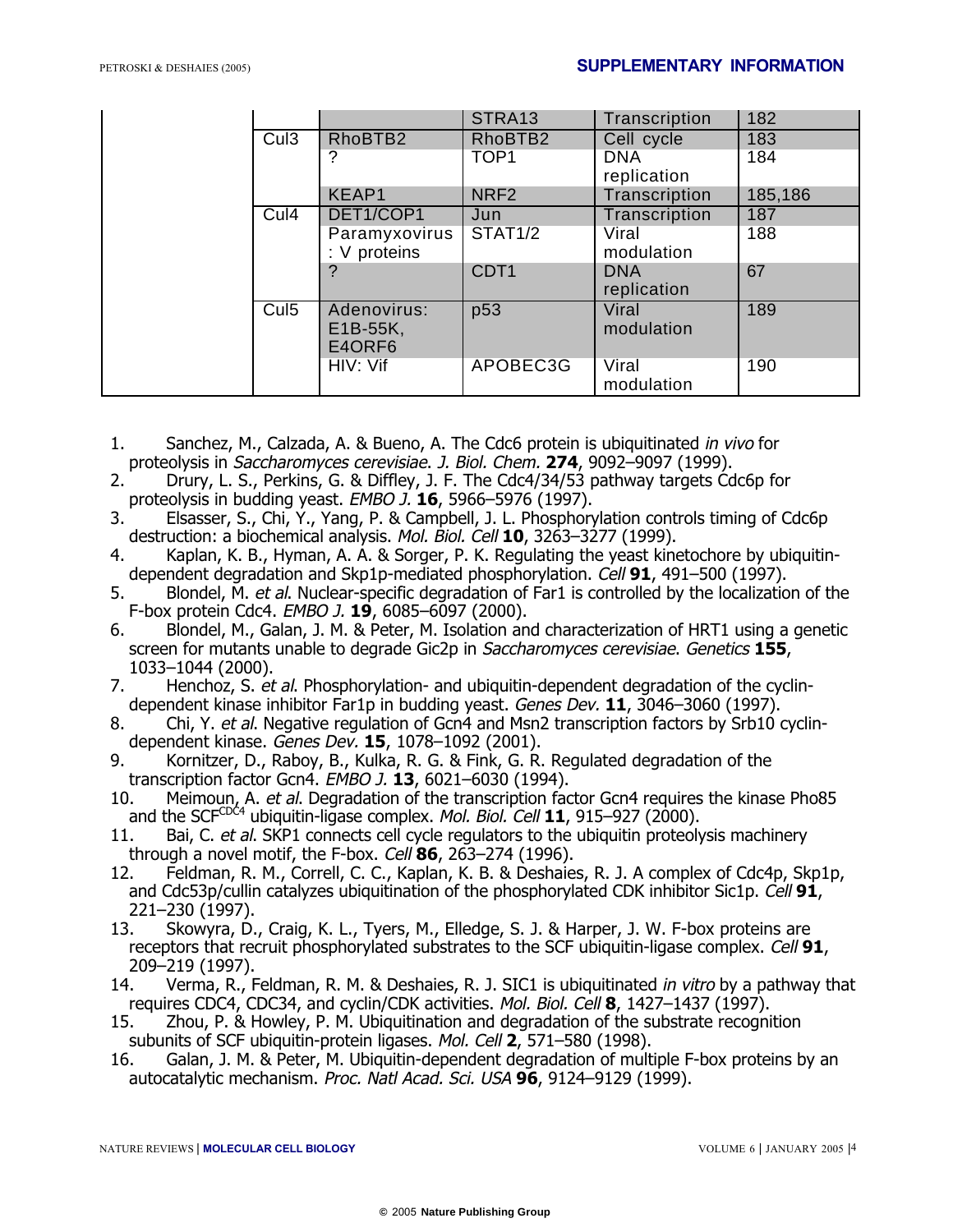- 17. Barral, Y., Jentsch, S. & Mann, C. G1 cyclin turnover and nutrient uptake are controlled by a common pathway in yeast. Genes Dev. **9**, 399–409 (1995).
- 18. Li, F. N. & Johnston, M. Grr1 of Saccharomyces cerevisiae is connected to the ubiquitin proteolysis machinery through Skp1: coupling glucose sensing to gene expression and the cell cycle. EMBO J. **16**, 5629–5638 (1997).
- 19. Hsiung, Y. G. et al. F-box protein Grr1 interacts with phosphorylated targets via the cationic surface of its leucine-rich repeat. Mol. Cell. Biol. **21**, 2506–2520 (2001).
- 20. Jaquenoud, M., Gulli, M. P., Peter, K. & Peter, M. The Cdc42p effector Gic2p is targeted for ubiquitin-dependent degradation by the SCF<sup>Gr1</sup> complex. *EMBO J.* **17**, 5360–5373 (1998).
- 21. Kaiser, P., Flick, K., Wittenberg, C. & Reed, S. I. Regulation of transcription by ubiquitination without proteolysis: Cdc34/SCF<sup>Met30</sup>-mediated inactivation of the transcription factor Met4. Cell **102**, 303–314 (2000).
- 22. Kuras, L. et al. Dual regulation of the met4 transcription factor by ubiquitin-dependent degradation and inhibition of promoter recruitment. Mol. Cell **10**, 69–80 (2002).
- 23. Patton, E. E. et al. SCF<sup>Met30</sup>-mediated control of the transcriptional activator Met4 is required for the G<sub>1</sub>–S transition. *EMBO J.* **19**, 1613–1624 (2000).<br>24. Rouillon, A., Barbey, R., Patton, E. E., Tvers, M. &
- Rouillon, A., Barbey, R., Patton, E. E., Tyers, M. & Thomas, D. Feedback-regulated degradation of the transcriptional activator Met4 is triggered by the SCF<sup>Met30</sup> complex. EMBO J. **19**, 282–294 (2000).
- 25. Wheeler, G. L., Quinn, K. A., Perrone, G., Dawes, I. W. & Grant, C. M. Glutathione regulates the expression of  $\gamma$ -glutamylcysteine synthetase via the Met4 transcription factor. Mol. Microbiol. **46**, 545–556 (2002).
- 26. Smothers, D. B., Kozubowski, L., Dixon, C., Goebl, M. G. & Mathias, N. The abundance of Met30p limits SCF<sup>Met30p</sup> complex activity and is regulated by methionine availability. Mol. Cell. Biol. **20**, 7845–7852 (2000).
- 27. Kaiser, P., Sia, R. A., Bardes, E. G., Lew, D. J. & Reed, S. I. Cdc34 and the F-box protein Met30 are required for degradation of the Cdk-inhibitory kinase Swe1. Genes Dev. **12**, 2587–2597 (1998).
- 28. McMillan, J. N., Theesfeld, C. L., Harrison, J. C., Bardes, E. S. & Lew, D. J. Determinants of Swe1p degradation in Saccharomyces cerevisiae. Mol. Biol. Cell **13**, 3560–3575 (2002).
- 29. Fritz, S., Weinbach, N. & Westermann, B. Mdm30 is an F-box protein required for maintenance of fusion-competent mitochondria in yeast. Mol. Biol. Cell **14**, 2303–2313 (2003).
- 30. Kaplun, L., Ivantsiv, Y., Kornitzer, D. & Raveh, D. Functions of the DNA damage response pathway target Ho endonuclease of yeast for degradation via the ubiquitin-26S proteasome system. Proc. Natl Acad. Sci. USA **97**, 10077–10082 (2000).
- 31. Kaplun, L., Ivantsiv, Y., Bakhrat, A. & Raveh, D. DNA damage response-mediated degradation of Ho endonuclease via the ubiquitin system involves its nuclear export. J. Biol. Chem. **278**, 48727–48734 (2003).
- 32. Willems, A. R. et al. Cdc53 targets phosphorylated G1 cyclins for degradation by the ubiquitin proteolytic pathway. Cell **86**, 453–463 (1996).
- 33. Wang, Y. et al. Regulation of Ste7 ubiquitination by Ste11 phosphorylation and the Skp1–Cullin–F-box complex. J. Biol. Chem. **278**, 22284–22289 (2003).
- 34. Kominami, K. & Toda, T. Fission yeast WD-repeat protein pop1 regulates genome ploidy through ubiquitin-proteasome-mediated degradation of the CDK inhibitor Rum1 and the S-phase initiator Cdc18. Genes Dev. **11**, 1548–1560 (1997).
- 35. Kominami, K., Ochotorena, I. & Toda, T. Two F-box/WD-repeat proteins Pop1 and Pop2 form hetero- and homo-complexes together with cullin-1 in the fission yeast SCF (Skp1–Cullin-1–F-box) ubiquitin ligase. Genes Cells **3**, 721–735 (1998).
- 36. Wolf, D. A., McKeon, F. & Jackson, P. K. F-box/WD-repeat proteins pop1p and Sud1p/Pop2p form complexes that bind and direct the proteolysis of cdc18p. Curr. Biol. **9**, 373–376 (1999).
- 37. Yamano, H. et al. Requirement of the SCF<sup>Pop1/Pop2</sup> ubiquitin ligase for degradation of the fission yeast S phase cyclin Cig2. J. Biol. Chem. **279**, 18974–18980 (2004).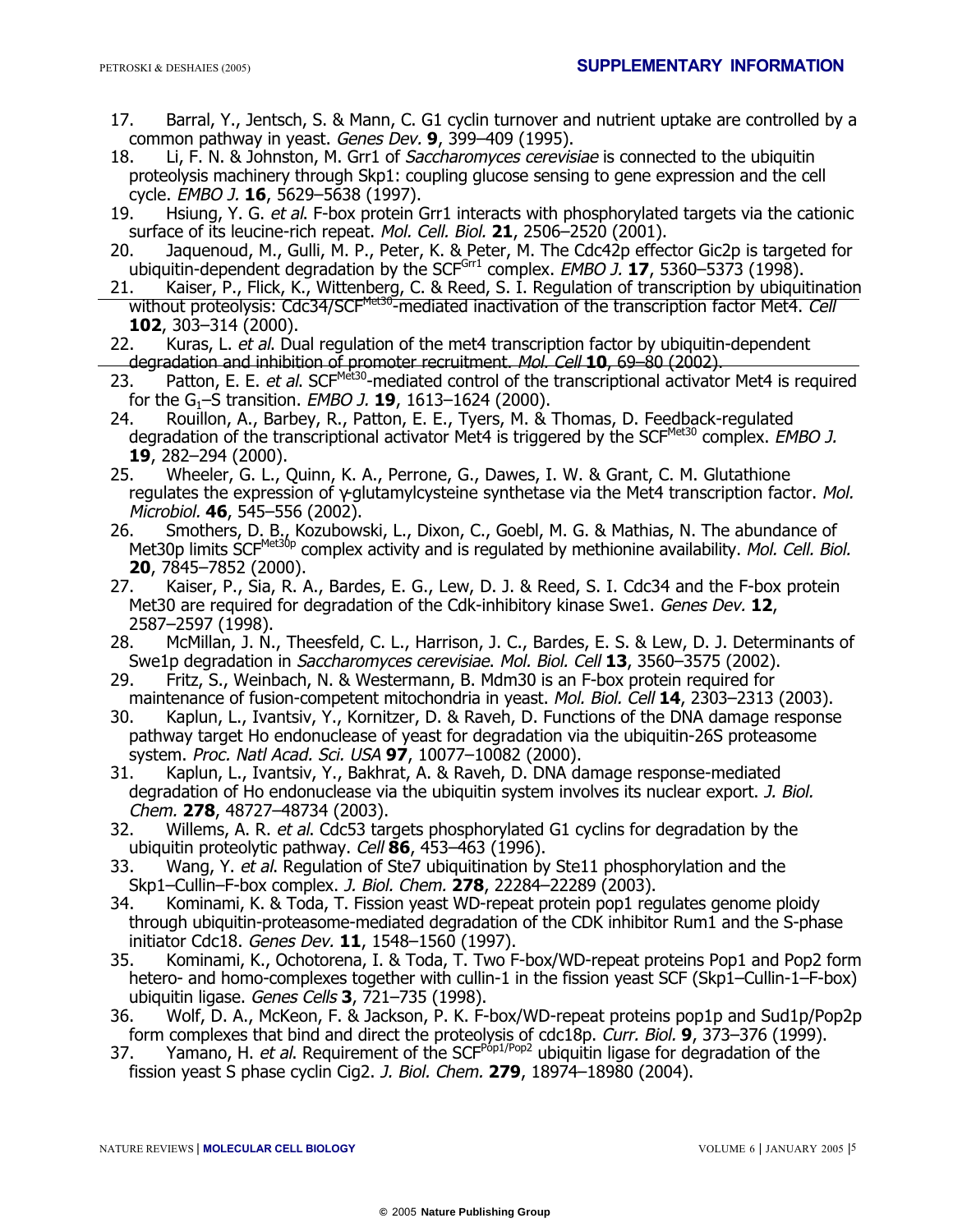- 38. Tasto, J. J., Morrell, J. L. & Gould, K. L. An anillin homologue, Mid2p, acts during fission yeast cytokinesis to organize the septin ring and promote cell separation. J. Cell Biol. **160**, 1093–1103 (2003).
- 39. Geyer, R., Wee, S., Anderson, S., Yates, J. & Wolf, D. A. BTB/POZ domain proteins are putative substrate adaptors for cullin 3 ubiquitin ligases. Mol. Cell **12**, 783–790 (2003).
- 40. Liu, C. et al. Cop9/signalosome subunits and Pcu4 regulate ribonucleotide reductase by both checkpoint-dependent and-independent mechanisms. Genes Dev. **17**, 1130–1140 (2003).
- 41. Hubbard, E. J., Wu, G., Kitajewski, J. & Greenwald, I. sel-10, a negative regulator of lin-12 activity in *Caenorhabditis elegans*, encodes a member of the CDC4 family of proteins. Genes Dev. **11**, 3182–3193 (1997).
- 42. Epstein, A. C. et al. C. elegans EGL-9 and mammalian homologs define a family of dioxygenases that regulate HIF by prolyl hydroxylation. Cell **107**, 43–54 (2001).
- 43. DeRenzo, C., Reese, K. J. & Seydoux, G. Exclusion of germ plasm proteins from somatic lineages by cullin-dependent degradation. Nature **424**, 685–689 (2003).
- 44. Feng, H. et al. CUL-2 is required for the G1-to-S-phase transition and mitotic chromosome condensation in Caenorhabditis elegans. Nature Cell Biol. **1**, 486–492 (1999).
- 45. Furukawa, M., He, Y. J., Borchers, C. & Xiong, Y. Targeting of protein ubiquitination by BTB–Cullin 3–Roc1 ubiquitin ligases. Nature Cell Biol. **5**, 1001–1007 (2003).
- 46. Pintard, L. et al. The BTB protein MEL-26 is a substrate-specific adaptor of the CUL-3 ubiquitin-ligase. Nature **425**, 311–316 (2003).
- 47. Pintard, L. et al. Neddylation and deneddylation of CUL-3 is required to target MEI-1/Katanin for degradation at the meiosis-to-mitosis transition in C. elegans. Curr. Biol. **13**, 911–921 (2003).
- 48. Xu, L. et al. BTB proteins are substrate-specific adaptors in an SCF-like modular ubiquitin ligase containing CUL-3. Nature **425**, 316–321 (2003).
- 49. Kurz, T. et al. Cytoskeletal regulation by the Nedd8 ubiquitin-like protein modification pathway. Science **295**, 1294–1298 (2002).
- 50. Zhong, W., Feng, H., Santiago, F. E. & Kipreos, E. T. CUL-4 ubiquitin ligase maintains genome stability by restraining DNA-replication licensing. Nature **423**, 885–889 (2003).
- 51. Moberg, K. H., Bell, D. W., Wahrer, D. C., Haber, D. A. & Hariharan, I. K. Archipelago regulates Cyclin E levels in Drosophila and is mutated in human cancer cell lines. Nature **413**, 311–316 (2001).
- 52. Moberg, K. H., Mukherjee, A., Veraksa, A., Artavanis-Tsakonas, S. & Hariharan, I. K. The Drosophila F Box protein Archipelago regulates dMyc protein levels in vivo. Curr. Biol. **14**, 965–974 (2004).
- 53. Wing, J. P. et al. Drosophila Morgue is an F box/ubiquitin conjugase domain protein important for grim-reaper mediated apoptosis. Nature Cell Biol. **4**, 451–456 (2002).
- 54. Das, T., Purkayastha-Mukherjee, C., D'Angelo, J. & Weir, M. A conserved F-box gene with unusual transcript localization. Dev. Genes Evol. **212**, 134–140 (2002).
- 55. Raj, L. et al. Targeted localized degradation of Paired protein in *Drosophila* development. Curr. Biol. **10**, 1265–1272 (2000).
- 56. Ou, C. Y., Lin, Y. F., Chen, Y. J. & Chien, C. T. Distinct protein degradation mechanisms mediated by Cul1 and Cul3 controlling Ci stability in Drosophila eye development. Genes Dev. **16**, 2403–2414 (2002).
- 57. Jiang, J. & Struhl, G. Regulation of the Hedgehog and Wingless signalling pathways by the Fbox/WD40-repeat protein Slimb. Nature **391**, 493–496 (1998).
- 58. Hart, M. et al. The F-box protein β-TrCP associates with phosphorylated β-catenin and regulates its activity in the cell. Curr. Biol. **9**, 207–210 (1999).
- 59. Noureddine, M. A., Donaldson, T. D., Thacker, S. A. & Duronio, R. J. Drosophila Roc1a encodes a RING-H2 protein with a unique function in processing the Hh signal transducer Ci by the SCF E3 ubiquitin ligase. Dev. Cell **2**, 757–770 (2002).
- 60. Spencer, E., Jiang, J. & Chen, Z. J. Signal-induced ubiquitination of  $I \kappa B\alpha$  by the F-box protein Slimb/β-TrCP. Genes Dev. **13**, 284–294 (1999).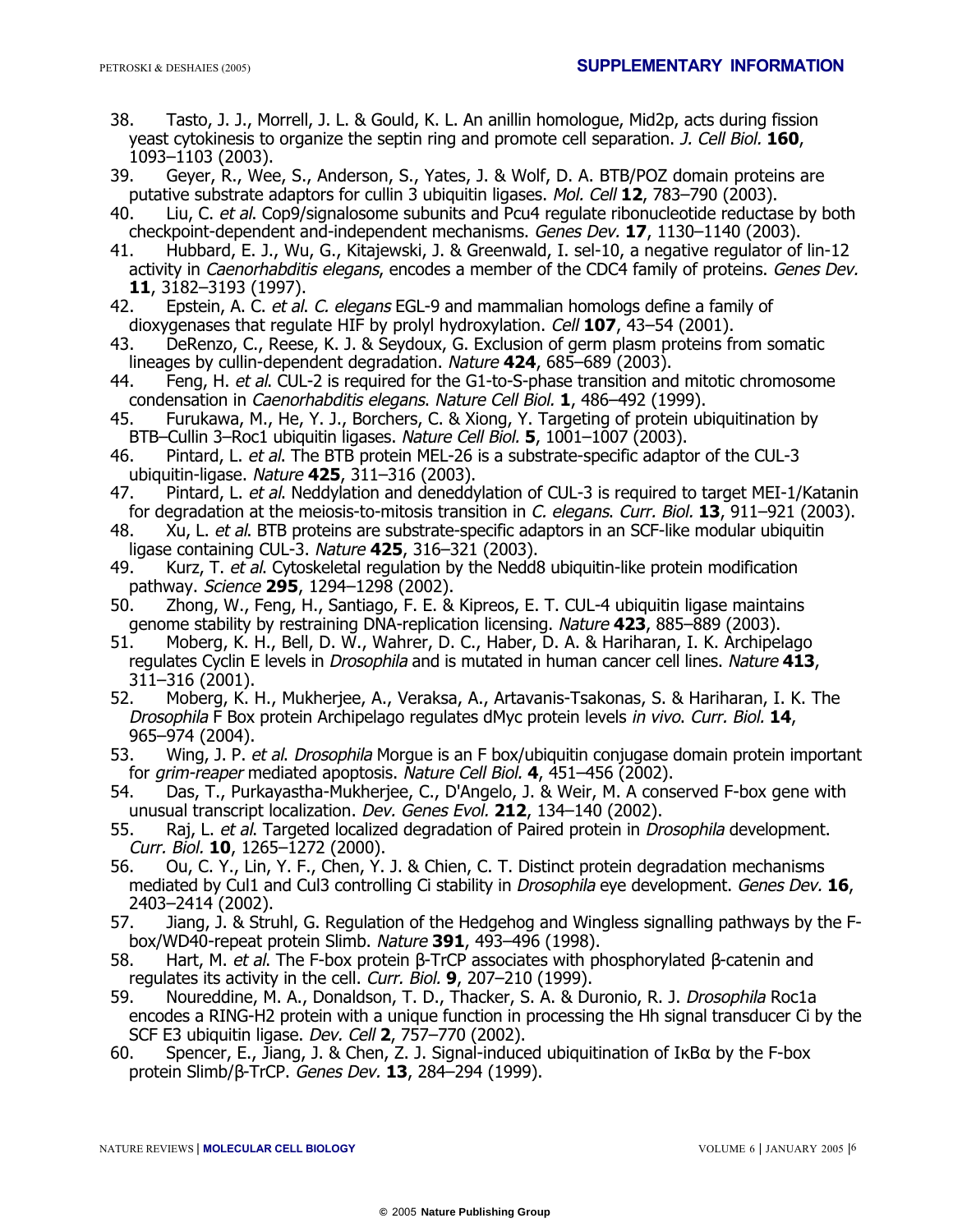- 61. Leulier, F. et al. Directed expression of the HIV-1 accessory protein Vpu in Drosophila fatbody cells inhibits Toll-dependent immune responses. EMBO Rep. **4**, 976–981 (2003).
- Wang, G., Wang, B. & Jiang, J. Protein kinase A antagonizes Hedgehog signaling by regulating both the activator and repressor forms of Cubitus interruptus. Genes Dev. **13**, 2828–2837 (1999).
- 63. Heriche, J. K., Ang, D., Bier, E. & O'Farrell, P. H. Involvement of an SCF<sup>SImb</sup> complex in timely elimination of E2F upon initiation of DNA replication in Drosophila. BMC Genet. **4**, 9 (2003).
- 64. Ko, H. W., Jiang, J. & Edery, I. Role for Slimb in the degradation of *Drosophila* Period protein phosphorylated by Doubletime. Nature **420**, 673–678 (2002).
- 65. Grima, B. et al. The F-box protein slimb controls the levels of clock proteins period and timeless. Nature **420**, 178–182 (2002).
- 66. Khush, R. S., Cornwell, W. D., Uram, J. N. & Lemaitre, B. A ubiquitin-proteasome pathway represses the Drosophila immune deficiency signaling cascade. Curr. Biol. **12**, 1728–1737 (2002).
- 67. Higa, L. A., Mihaylov, I. S., Banks, D. P., Zheng, J. & Zhang, H. Radiation-mediated proteolysis of CDT1 by CUL4–ROC1 and CSN complexes constitutes a new checkpoint. Nature Cell Biol. **5**, 1008–1015 (2003).
- 68. Marikawa, Y. & Elinson, R. P. β-TrCP is a negative regulator of Wnt/β-catenin signaling pathway and dorsal axis formation in Xenopus embryos. Mech. Dev. **77**, 75–80 (1998).
- 69. Lagna, G., Carnevali, F., Marchioni, M. & Hemmati-Brivanlou, A. Negative regulation of axis formation and Wnt signaling in Xenopus embryos by the F-box/WD40 protein β-TrCP. Mech. Dev. **80**, 101–106 (1999).
- 70. Liu, C. et al. β-Trcp couples β-catenin phosphorylation-degradation and regulates Xenopus axis formation. Proc. Natl Acad. Sci. USA **96**, 6273–6278 (1999).
- 71. Salic, A., Lee, E., Mayer, L. & Kirschner, M. W. Control of β-catenin stability: reconstitution of the cytoplasmic steps of the wnt pathway in Xenopus egg extracts. Mol. Cell **5**, 523–532
- .(2000)<br>72. Zh 72. Zhu, Z. & Kirschner, M. Regulated proteolysis of Xom mediates dorsoventral pattern formation during early Xenopus development. Dev. Cell **3**, 557–568 (2002).
- 73. Ayad, N. G. et al. Tome-1, a trigger of mitotic entry, is degraded during G1 via the APC. Cell **113**, 101–113 (2003).
- 74. Michael, W. M. & Newport, J. Coupling of mitosis to the completion of S phase through Cdc34-mediated degradation of Wee1. Science **282**, 1886–1889 (1998).
- 75. Chuang, L. C. & Yew, P. R. Regulation of nuclear transport and degradation of the Xenopus cyclin-dependent kinase inhibitor, p27Xic1. J. Biol. Chem. **276**, 1610–1617 (2001).
- 76. Furstenthal, L., Swanson, C., Kaiser, B. K., Eldridge, A. G. & Jackson, P. K. Triggering ubiquitination of a CDK inhibitor at origins of DNA replication. Nature Cell Biol. **3**, 715–722 (2001).
- 77. Yew, P. R. & Kirschner, M. W. Proteolysis and DNA replication: the CDC34 requirement in the Xenopus egg cell cycle. Science **277**, 1672–1676 (1997).
- 78. Devoto, A. et al. COI1 links jasmonate signalling and fertility to the SCF ubiquitin-ligase complex in Arabidopsis. Plant J. **32**, 457–466 (2002).
- 79. Potuschak, T. et al. EIN3-dependent regulation of plant ethylene hormone signaling by two Arabidopsis F box proteins: EBF1 and EBF2. Cell **115**, 679–689 (2003).
- 80. Guo, H. & Ecker, J. R. Plant responses to ethylene gas are mediated by SCFEBF1/EBF2 dependent proteolysis of EIN3 transcription factor. Cell **115**, 667–677 (2003).
- 81. Gagne, J. M. et al. Arabidopsis EIN3-binding F-box 1 and 2 form ubiquitin-protein ligases that repress ethylene action and promote growth by directing EIN3 degradation. *Proc. Natl Acad. Sci.* USA **101**, 6803–6808 (2004).
- 82. Qiao, H. et al. The F-box protein AhSLF-S2 physically interacts with S-RNases that may be inhibited by the ubiquitin/26S proteasome pathway of protein degradation during compatible pollination in Antirrhinum. Plant Cell **16**, 582–595 (2004).
- 83. Itoh, H., Matsuoka, M. & Steber, C. M. A role for the ubiquitin-26S-proteasome pathway in gibberellin signaling. Trends Plant Sci. **8**, 492–497 (2003).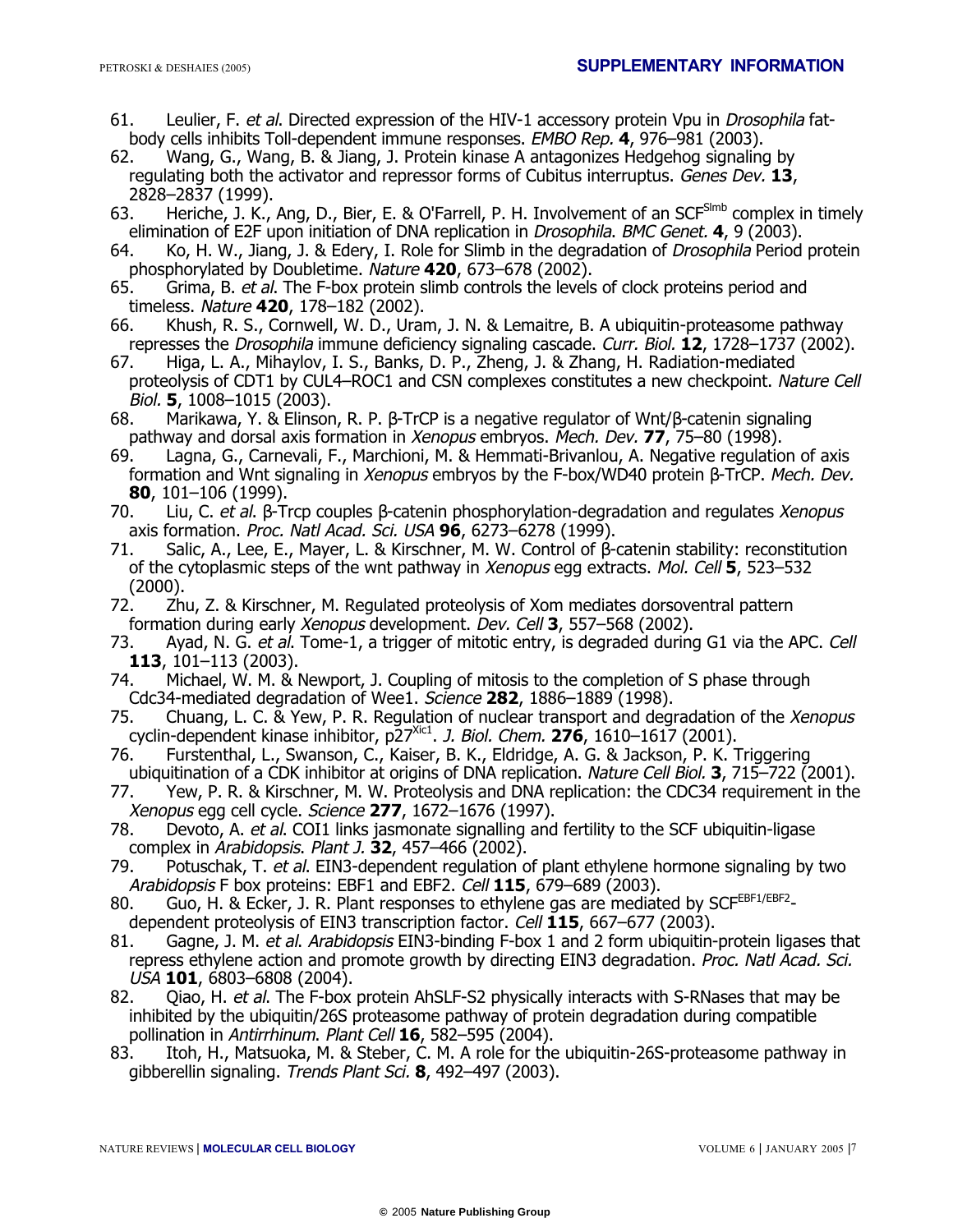- 84. McGinnis, K. M. et al. The Arabidopsis SLEEPY1 gene encodes a putative F-box subunit of an SCF E3 ubiquitin ligase. Plant Cell **15**, 1120–1130 (2003).
- 85. del Pozo, J. C., Boniotti, M. B. & Gutierrez, C. Arabidopsis E2Fc functions in cell division and is degraded by the ubiquitin-SCFAtSKP2 pathway in response to light. Plant Cell **14**, 3057–3071 (2002).<br>86. Lai
- Lai, C. P. et al. Molecular analyses of the Arabidopsis TUBBY-like protein gene family. Plant Physiol. **134**, 1586–1597 (2004).
- 87. Gray, W. M. et al. Identification of an SCF ubiquitin-ligase complex required for auxin response in Arabidopsis thaliana. Genes Dev. **13**, 1678–1691 (1999).
- 88. Gray, W. M., Kepinski, S., Rouse, D., Leyser, O. & Estelle, M. Auxin regulates SCF<sup>TIR1</sup>dependent degradation of AUX/IAA proteins. Nature **414**, 271–276 (2001).
- 89. Tian, Q., Nagpal, P. & Reed, J. W. Regulation of Arabidopsis SHY2/IAA3 protein turnover. Plant J. **36**, 643–651 (2003).
- 90. Durfee, T. et al. The F-box-containing protein UFO and AGAMOUS participate in antagonistic pathways governing early petal development in Arabidopsis. Proc. Natl Acad. Sci. USA **100**, 8571–8576 (2003).
- 91. Mas, P., Kim, W. Y., Somers, D. E. & Kay, S. A. Targeted degradation of TOC1 by ZTL modulates circadian function in Arabidopsis thaliana. Nature **426**, 567–570 (2003).
- 92. Wang, K. L., Yoshida, H., Lurin, C. & Ecker, J. R. Regulation of ethylene gas biosynthesis by the Arabidopsis ETO1 protein. Nature **428**, 945–950 (2004).
- 93. Besnard-Guerin, C. et al. HIV-1 Vpu sequesters β-transducin repeat-containing protein (βTrCP) in the cytoplasm and provokes the accumulation of β-catenin and other  $SCF<sup>BTFC</sup>$ substrates. J. Biol. Chem. **279**, 788–795(2004).
- Lassot, I. et al. ATF4 degradation relies on a phosphorylation-dependent interaction with the SCF<sup>β</sup>TrCP ubiquitin ligase. Mol. Cell. Biol. **21**, 2192–2202 (2001).
- 95. Fuchs, S. Y., Chen, A., Xiong, Y., Pan, Z. Q. & Ronai, Z. HOS, a human homolog of Slimb, forms an SCF complex with Skp1 and Cullin1 and targets the phosphorylation-dependent degradation of IκB and β-catenin. *Oncogene* **18**, 2039–2046 (1999).<br>96. Kitagawa, M. *et al.* An F-box protein. FWD1, mediates ubiquitin-
- Kitagawa, M. et al. An F-box protein, FWD1, mediates ubiquitin-dependent proteolysis of βcatenin. EMBO J. **18**, 2401–2410 (1999).
- Latres, E., Chiaur, D. S. & Pagano, M. The human F box protein β-Trcp associates with the Cul1/Skp1 complex and regulates the stability of β-catenin. Oncogene **18**, 849–854 (1999).
- 98. Winston, J. T. et al. The SCF<sup>β-TRCP</sup>-ubiquitin ligase complex associates specifically with phosphorylated destruction motifs in IκBα and β-catenin and stimulates IκBα ubiquitination in vitro. Genes Dev. **13**, 270–283 (1999).
- 99. Busino, L. et al. Degradation of Cdc25A by β-TrCP during S phase and in response to DNA damage. Nature **426**, 87–91 (2003).
- 100. Jin, J. et al. SCF β-TRCP links Chk1 signaling to degradation of the Cdc25A protein phosphatase. Genes Dev. **17**, 3062–3074 (2003).
- 101. Margottin, F. et al. A novel human WD protein, h-βTrCp, that interacts with HIV-1 Vpu connects CD4 to the ER degradation pathway through an F-box motif. Mol. Cell **1**, 565–574 (1998).
- 102. Margottin-Goguet, F. et al. Prophase destruction of Emi1 by the SCF<sup>βTrCP/Slimb</sup> ubiquitin ligase activates the anaphase promoting complex to allow progression beyond prometaphase. Dev. Cell **4**, 813–826 (2003).
- 103. Guardavaccaro, D. et al. Control of meiotic and mitotic progression by the F box protein β-Trcp1 in vivo. Dev. Cell **4**, 799–812 (2003).
- 104. Wu, C. & Ghosh, S. β-TrCP mediates the signal-induced ubiquitination of IκBβ. J. Biol. Chem. **274**, 29591–29594 (1999).
- 105. Yaron, A. et al. Identification of the receptor component of the I $\kappa$ B $\alpha$ -ubiquitin ligase. Nature **396**, 590–594 (1998).
- 106. Hatakeyama, S. et al. Ubiquitin-dependent degradation of I<sub>K</sub>B $\alpha$  is mediated by a ubiquitin ligase Skp1/Cul 1/F-box protein FWD1. Proc. Natl Acad. Sci. USA **96**, 3859–3863 (1999).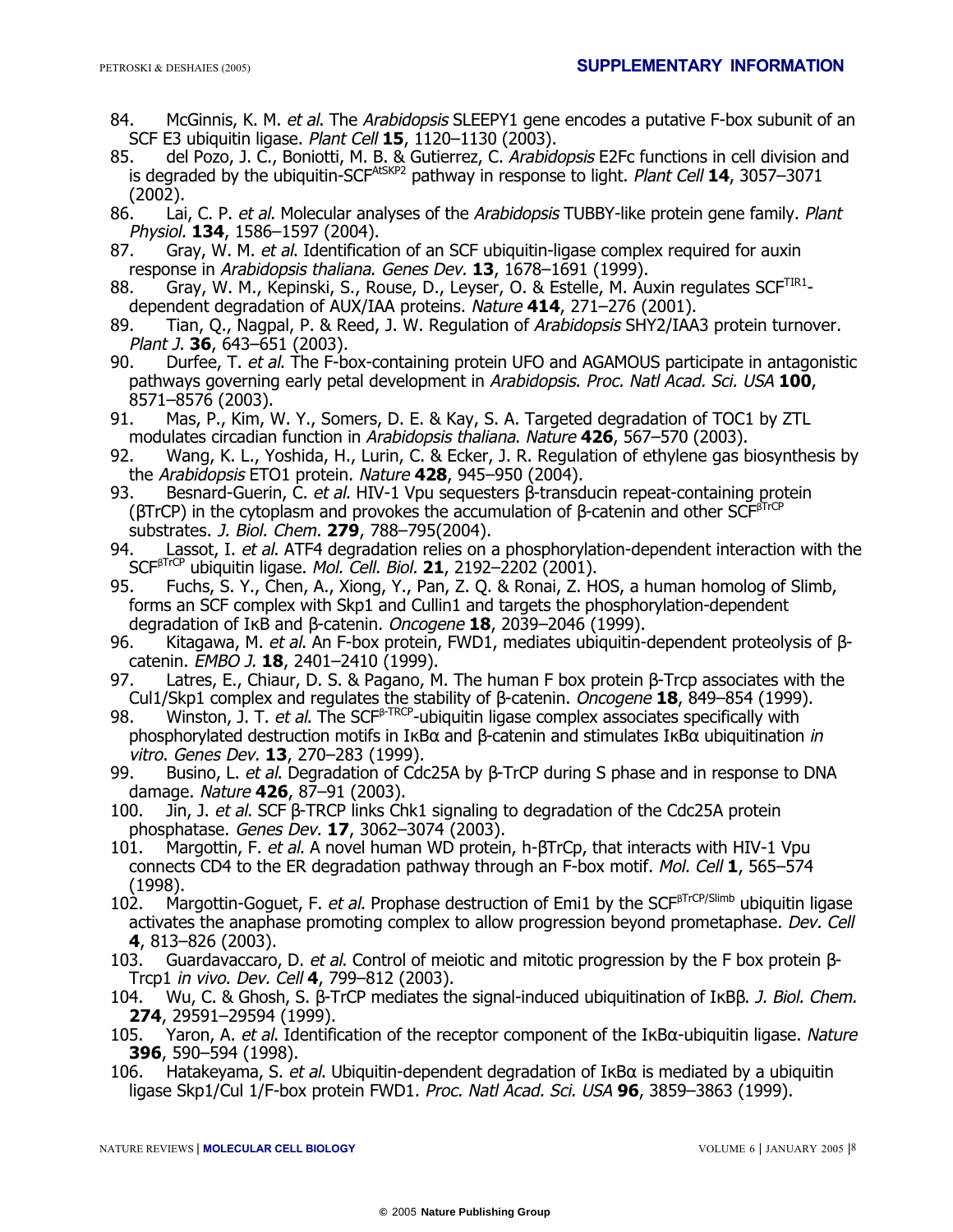- 107. Hattori, K., Hatakeyama, S., Shirane, M., Matsumoto, M. & Nakayama, K. Molecular dissection of the interactions among  $I \kappa B\alpha$ , FWD1, and Skp1 required for ubiquitin-mediated proteolysis of IκBα. J. Biol. Chem. **274**, 29641–29647 (1999).
- 108. Kroll, M. et al. Inducible degradation of  $I \kappa B\alpha$  by the proteasome requires interaction with the F-box protein h-βTrCP. J. Biol. Chem. **274**, 7941–7945 (1999).
- 109. Shirane, M., Hatakeyama, S., Hattori, K. & Nakayama, K. Common pathway for the ubiquitination of IκBα, IκBβ, and IκBε mediated by the F-box protein FWD1. J. Biol. Chem. **274**, 28169–28174 (1999).
- 110. Suzuki, H. et al. I $\kappa$ B $\alpha$  ubiquitination is catalyzed by an SCF-like complex containing Skp1, cullin-1, and two F-box/WD40-repeat proteins, βTrCP1 and βTrCP2. Biochem. Biophys. Res. Commun. **256**, 127–132 (1999).
- 111. Vuillard, L., Nicholson, J. & Hay, R. T. A complex containing βTrCP recruits Cdc34 to catalyse ubiquitination of IκBα. FEBS Lett. **455**, 311–314 (1999).
- 112. Coux, O. & Goldberg, A. L. Enzymes catalyzing ubiquitination and proteolytic processing of the p105 precursor of nuclear factor κB1. J. Biol. Chem. **273**, 8820–8828 (1998).
- 113. Orian, A. et al. SCF<sup>β-TrCP</sup> ubiquitin ligase-mediated processing of NF-κB p105 requires phosphorylation of its C-terminus by IκB kinase. EMBO J. **19**, 2580–2591 (2000).
- 114. Ciechanover, A. et al. Mechanisms of ubiquitin-mediated, limited processing of the NF- $\kappa$ B1 precursor protein p105. Biochimie **83**, 341–349 (2001).
- 115. Cohen, S., Orian, A. & Ciechanover, A. Processing of p105 is inhibited by docking of p50 active subunits to the ankyrin repeat domain, and inhibition is alleviated by signaling via the carboxyl-terminal phosphorylation/ubiquitin-ligase binding domain. J. Biol. Chem. **276**, 26769–26776 (2001).
- 116. Heissmeyer, V., Krappmann, D., Hatada, E. N. & Scheidereit, C. Shared pathways of IkB kinase-induced SCF<sup>β</sup>TrCP-mediated ubiquitination and degradation for the NF-κB precursor p105 and IκBα. Mol. Cell. Biol. **21**, 1024–1035 (2001).
- 117. Amir, R. E., Iwai, K. & Ciechanover, A. The NEDD8 pathway is essential for SCF<sup>β-TrCP</sup>mediated ubiquitination and processing of the NF-κB precursor p105. J. Biol. Chem. **277**, 23253–23259 (2002).
- 118. Lang, V. et al. βTrCP-mediated proteolysis of NF-κB1 p105 requires phosphorylation of p105 serines 927 and 932. Mol. Cell. Biol. **23**, 402–413 (2003).
- 119. Li, Y., Kumar, K. G., Tang, W., Spiegelman, V. S. & Fuchs, S. Y. Negative regulation of prolactin receptor stability and signaling mediated by SCF<sup>β-TrCP</sup> E3 ubiquitin ligase. Mol. Cell. Biol. **24**, 4038–4048 (2004).
- 120. Fukuchi, M. et al. Ligand-dependent degradation of Smad3 by a ubiquitin ligase complex of ROC1 and associated proteins. Mol. Biol. Cell **12**, 1431–1443 (2001).
- 121. Wan, M. et al. Smad4 protein stability is regulated by ubiquitin ligase SCF<sup>β-TrCP1</sup>. J. Biol. Chem. **279**, 14484–14487 (2004).
- 122. Kumar, K. G. et al. SCF<sup>HOS</sup> ubiquitin ligase mediates the ligand-induced down-regulation of the interferon-α receptor. EMBO J. **22**, 5480–5490 (2003).
- 123. Watanabe, N. et al. M-phase kinases induce phospho-dependent ubiquitination of somatic Wee1 by SCF<sup>β</sup>-TrCP. Proc. Natl Acad. Sci. USA **101**, 4419–4424 (2004).
- 124. Koepp, D. M. et al. Phosphorylation-dependent ubiquitination of cyclin E by the SCFFbw7 ubiquitin ligase. Science **294**, 173–177 (2001).
- 125. Strohmaier, H. et al. Human F-box protein hCdc4 targets cyclin E for proteolysis and is mutated in a breast cancer cell line. Nature **413**, 316–322 (2001).
- 126. Nateri, A. S., Riera-Sans, L., Da Costa, C. & Behrens, A. The ubiquitin ligase SCF<sup>Fbw7</sup>
- antagonizes apoptotic JNK signaling. Science **303**, 1374–1378 (2004). Yada, M. et al. Phosphorylation-dependent degradation of c-Myc is mediated by the F-box protein Fbw7. EMBO J. **23**, 2116–2125 (2004).
- 128. Welcker, M. et al. The Fbw7 tumor suppressor regulates glycogen synthase kinase 3 phosphorylation-dependent c-Myc protein degradation. Proc. Natl Acad. Sci. USA **101**, 9085–9090 (2004).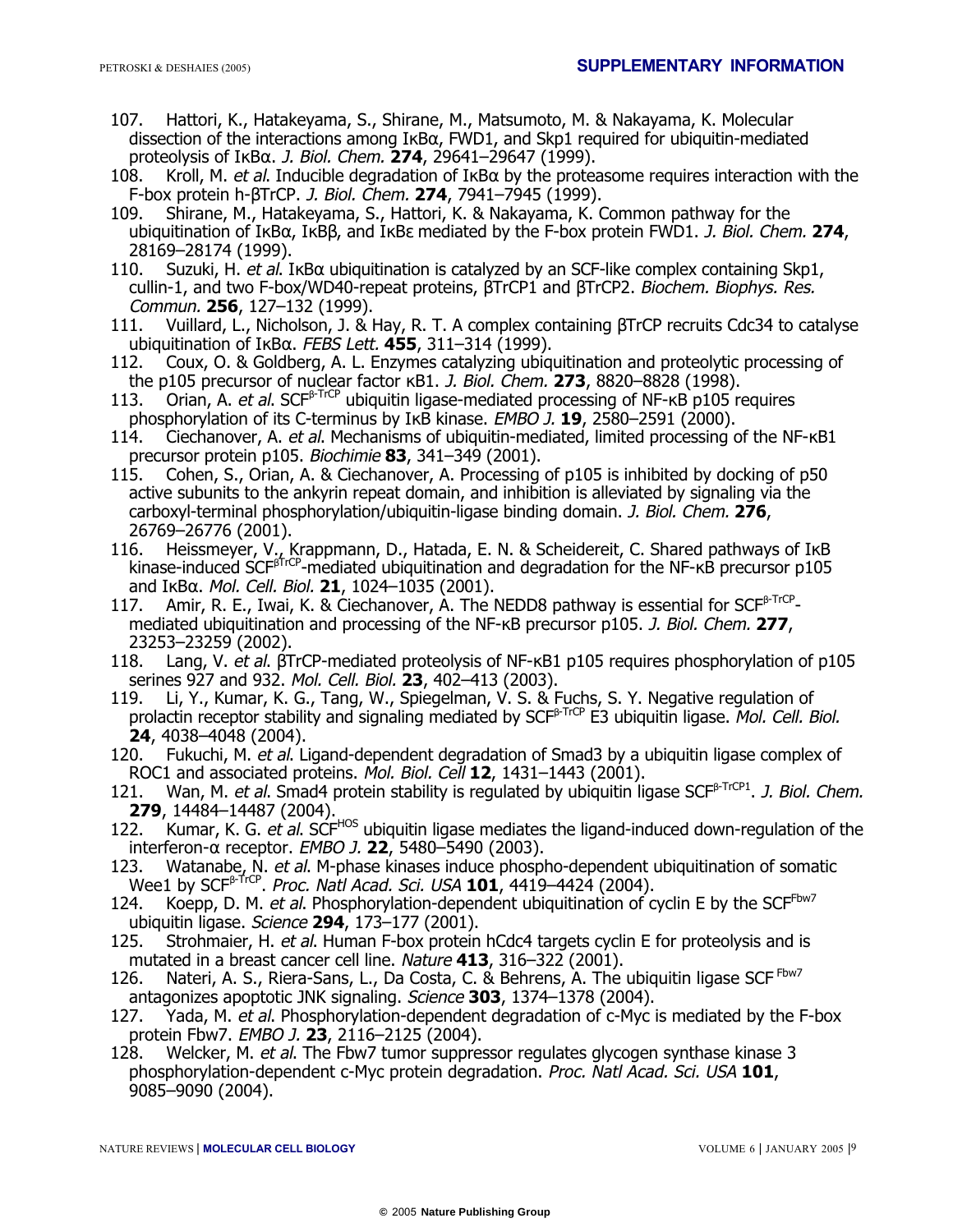- 129. Tetzlaff, M. T. et al. Defective cardiovascular development and elevated cyclin E and Notch proteins in mice lacking the Fbw7 F-box protein. Proc. Natl Acad. Sci. USA **101**, 3338–3345 (2004).
- 130. Tsunematsu, R. et al. Mouse Fbw7/Sel-10/Cdc4 is required for notch degradation during vascular development. J. Biol. Chem. (2003).
- 131. Li, J. et al. SEL-10 interacts with presenilin 1, facilitates its ubiquitination, and alters A-beta peptide production. J. Neurochem. **82**, 1540–1548 (2002).
- 132. Yoshida, Y. et al. E3 ubiquitin ligase that recognizes sugar chains. Nature **418**, 438–442 (2002).
- 133. Eom, C. Y. & Lehman, I. R. Replication-initiator protein (UL9) of the herpes simplex virus 1 binds NFB42 and is degraded via the ubiquitin-proteasome pathway. Proc. Natl Acad. Sci. USA **100**, 9803–9807 (2003).
- 134. Yoshida, Y. et al. Fbs2 is a new member of the E3 ubiquitin ligase family that recognizes sugar chains. J. Biol. Chem. **278**, 43877–43884 (2003).
- 135. den Engelsman, J., Keijsers, V., de Jong, W. W. & Boelens, W. C. The small heat-shock protein αB-crystallin promotes FBX4-dependent ubiquitination. J. Biol. Chem. **278**, 4699–4704 (2003).
- 136. Charrasse, S., Carena, I., Brondani, V., Klempnauer, K. H. & Ferrari, S. Degradation of B-Myb by ubiquitin-mediated proteolysis: involvement of the Cdc34-SCF<sup>p455kp2</sup> pathway. Oncogene **19**, 2986–2995 (2000).
- 137. Garriga, J. et al. CDK9 is constitutively expressed throughout the cell cycle, and its steadystate expression is independent of SKP2. Mol. Cell. Biol. **23**, 5165–5173 (2003).
- 138. Kiernan, R. E. et al. Interaction between cyclin T1 and SCF  ${}^{Skp2}$  targets CDK9 for ubiquitination and degradation by the proteasome. Mol. Cell. Biol. **21**, 7956–7970 (2001).
- 139. Li, X., Zhao, Q., Liao, R., Sun, P. & Wu, X. The SCF<sup>Skp2</sup> ubiquitin ligase complex interacts with the human replication licensing factor Cdt1 and regulates Cdt1 degradation. *J. Biol. Chem.* **278**, 30854–30858 (2003).
- 140. Kondo, T. et al. Rapid degradation of Cdt1 upon UV-induced DNA damage is mediated by SCF Skp2 complex. J. Biol. Chem. (2004).
- 141. Sugimoto, N. et al. Cdt1 phosphorylation by cyclin A-dependent kinases negatively regulates its function without affecting geminin binding. J. Biol. Chem. **279**, 19691–19697 (2004).
- 142. Yu, Z. K., Gervais, J. L. & Zhang, H. Human CUL-1 associates with the SKP1/SKP2 complex and regulates p21CIP1/WAF1 and cyclin D proteins. Proc. Natl Acad. Sci. USA **95**, 11324–11329 (1998).
- 143. Russell, A. et al. Cyclin D1 and D3 associate with the SCF complex and are coordinately elevated in breast cancer. Oncogene **18**, 1983–1991 (1999).
- 144. Russell, A., Hendley, J. & Germain, D. Inhibitory effect of p21 in MCF-7 cells is overcome by its coordinated stabilization with D-type cyclins. Oncogene **18**, 6454–6459 (1999).
- 145. Nakayama, K. et al. Targeted disruption of Skp2 results in accumulation of cyclin E and p27<sup>Kip1</sup>, polyploidy and centrosome overduplication. EMBO J. 19, 2069–2081 (2000).
- 146. Yeh, K. H. et al. The F-box protein SKP2 binds to the phosphorylated threonine 380 in cyclin E and regulates ubiquitin-dependent degradation of cyclin E. Biochem. Biophys. Res. Commun. **281**, 884–890 (2001).
- 147. Oh, K. J. et al. The papillomavirus E7 oncoprotein is ubiquitinated by UbcH7 and Cullin 1- and Skp2-containing E3 ligase. J. Virol. **78**, 5338–5346 (2004).
- 148. Nie, L., Xu, M., Vladimirova, A. & Sun, X. H. Notch-induced E2A ubiquitination and degradation are controlled by MAP kinase activities. EMBO J. **22**, 5780–5792 (2003).
- 149. Marti, A., Wirbelauer, C., Scheffner, M. & Krek, W. Interaction between ubiquitin-protein ligase SCF<sup>SKP2</sup> and E2F-1 underlies the regulation of E2F-1 degradation. Nature Cell Biol. **1**, 14–19 (1999).
- 150. von der Lehr, N. et al. The F-box protein Skp2 participates in c-Myc proteosomal degradation and acts as a cofactor for c-Myc-regulated transcription. Mol. Cell **11**, 1189–1200 (2003).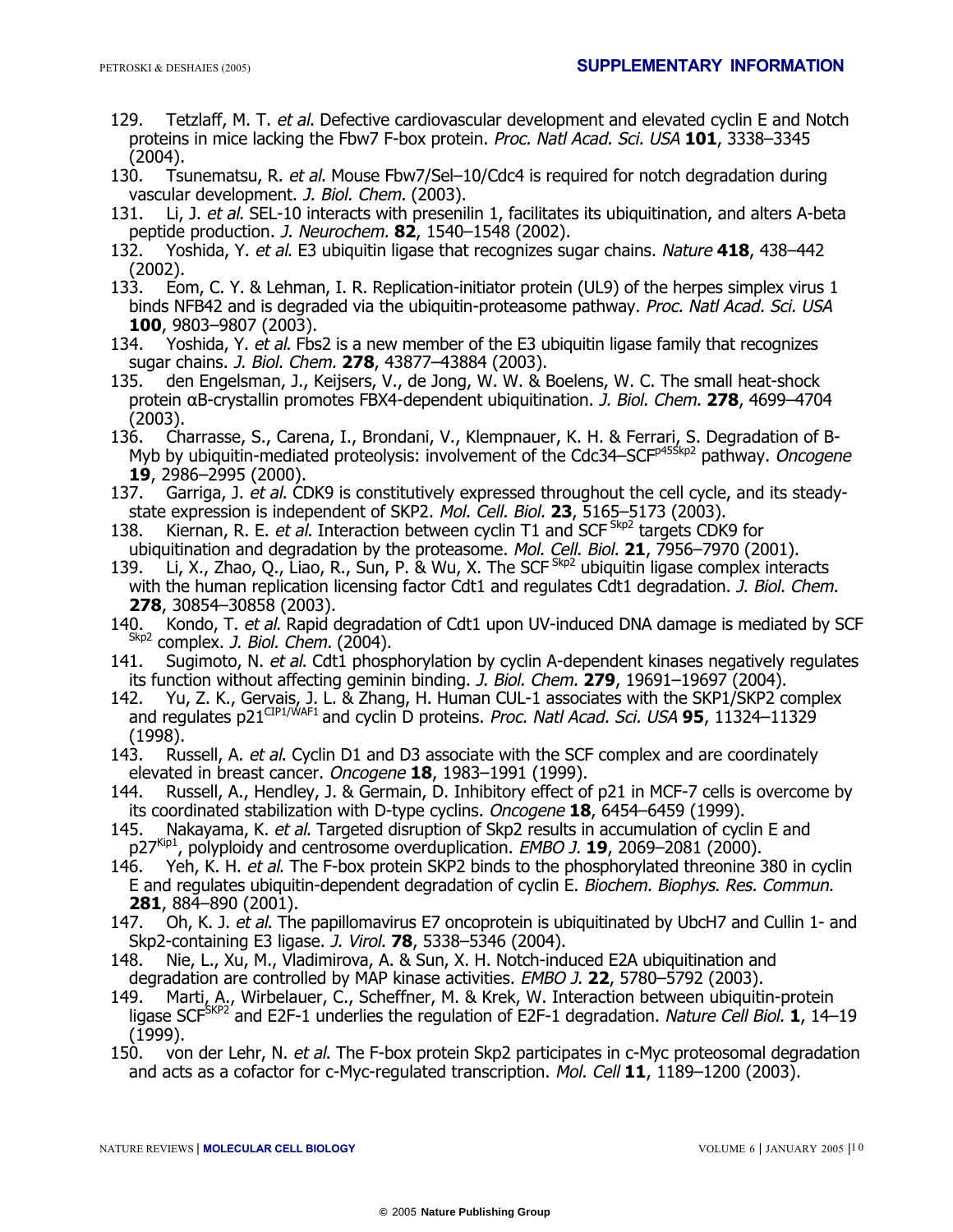- 151. Mendez, J. et al. Human origin recognition complex large subunit is degraded by ubiquitinmediated proteolysis after initiation of DNA replication. Mol. Cell **9**, 481–491 (2002).
- 152. Kamura, T. et al. Degradation of p57<sup>Kip2</sup> mediated by SCF<sup>Skp2</sup>-dependent ubiquitylation. *Proc.* Natl Acad. Sci. USA **100**, 10231–10236 (2003).
- 153. Bhattacharya, S. et al. SKP2 associates with p130 and accelerates p130 ubiquitylation and degradation in human cells. Oncogene **22**, 2443–2451 (2003).
- 154. Tedesco, D., Lukas, J. & Reed, S. I. The pRb-related protein p130 is regulated by phosphorylation-dependent proteolysis via the protein-ubiquitin ligase SCF<sup>Skp2</sup>. Genes Dev. **16**, 2946–2957 (2002).
- 155. Zhang, H., Kobayashi, R., Galaktionov, K. & Beach, D. p19<sup>Skp1</sup> and p45<sup>Skp2</sup> are essential elements of the cyclin A-CDK2 S phase kinase. Cell **82**, 915–925 (1995).
- 156. Bornstein, G. et al. Role of the SCF<sup>Skp2</sup> ubiquitin ligase in the degradation of p21<sup>Cip1</sup> in S phase. J. Biol. Chem. **278**, 25752–25757 (2003).
- 157. Carrano, A. C., Eytan, E., Hershko, A. & Pagano, M. SKP2 is required for ubiquitin-mediated degradation of the CDK inhibitor p27. Nature Cell Biol. **1**, 193–199 (1999).
- 158. Sutterluty, H. et al. p45<sup>SKP2</sup> promotes  $p27^{kip1}$  degradation and induces S phase in quiescent cells. Nature Cell Biol. **1**, 207–214 (1999).
- 159. Ganoth, D. et al. The cell-cycle regulatory protein Cks1 is required for SCF <sup>Skp2</sup>-mediated ubiquitinylation of p27. Nature Cell Biol. **3**, 321–324 (2001).
- 160. Spruck, C. et al. A CDK-independent function of mammalian Cks1: targeting of SCF<sup>Skp2</sup> to the CDK inhibitor p27Kip1. Mol. Cell **7**, 639–650 (2001).
- 161. Rui, L., Yuan, M., Frantz, D., Shoelson, S. & White, M. F. SOCS-1 and SOCS-3 block insulin signaling by ubiquitin-mediated degradation of IRS1 and IRS2. J. Biol. Chem. **277**, 42394–42398 (2002).
- 162. Kamizono, S. et al. The SOCS box of SOCS-1 accelerates ubiquitin-dependent proteolysis of TEL-JAK2. J. Biol. Chem. **276**, 12530–12538 (2001).
- 163. Frantsve, J., Schwaller, J., Sternberg, D. W., Kutok, J. & Gilliland, D. G. Socs-1 inhibits TEL-JAK2-mediated transformation of hematopoietic cells through inhibition of JAK2 kinase activity and induction of proteasome-mediated degradation. Mol. Cell. Biol. **21**, 3547–3557 (2001).
- 164. De Sepulveda, P., Ilangumaran, S. & Rottapel, R. Suppressor of cytokine signaling-1 inhibits VAV function through protein degradation. J. Biol. Chem. **275**, 14005–14008 (2000).
- 165. Lonergan, K. M. et al. Regulation of hypoxia-inducible mRNAs by the von Hippel–Lindau tumor suppressor protein requires binding to complexes containing elongins B/C and Cul2. Mol. Cell. Biol. **18**, 732–741 (1998).
- 166. Aso, T., Yamazaki, K., Aigaki, T. & Kitajima, S. Drosophila von Hippel–Lindau tumor suppressor complex possesses E3 ubiquitin ligase activity. Biochem. Biophys. Res. Commun. **276**, 355–361 (2000).
- 167. Cockman, M. E. et al. Hypoxia inducible factor- $\alpha$  binding and ubiquitylation by the von Hippel–Lindau tumor suppressor protein. J. Biol. Chem. **275**, 25733–25741 (2000).
- 168. Kamura, T. et al. Activation of HIF1 $\alpha$  ubiquitination by a reconstituted von Hippel–Lindau (VHL) tumor suppressor complex. Proc. Natl Acad. Sci. USA **97**, 10430–10435 (2000).
- 169. Krieg, M. et al. Up-regulation of hypoxia-inducible factors HIF-1 $\alpha$  and HIF-2 $\alpha$  under normoxic conditions in renal carcinoma cells by von Hippel–Lindau tumor suppressor gene loss of function. Oncogene **19**, 5435–5443 (2000).
- 170. Ohh, M. et al. Ubiquitination of hypoxia-inducible factor requires direct binding to the βdomain of the von Hippel–Lindau protein. Nature Cell Biol. **2**, 423–427 (2000).
- 171. Tanimoto, K., Makino, Y., Pereira, T. & Poellinger, L. Mechanism of regulation of the hypoxiainducible factor-1 $\alpha$  by the von Hippel–Lindau tumor suppressor protein. *EMBO J.* **19**, 4298–4309 (2000).<br>172. Iva
- Ivan, M. et al. HIF $\alpha$  targeted for VHL-mediated destruction by proline hydroxylation: implications for O2 sensing. Science **292**, 464–468 (2001).
- 173. Jaakkola, P. et al. Targeting of HIF- $\alpha$  to the von Hippel–Lindau ubiquitylation complex by O<sub>2</sub>regulated prolyl hydroxylation. Science **292**, 468–472 (2001).